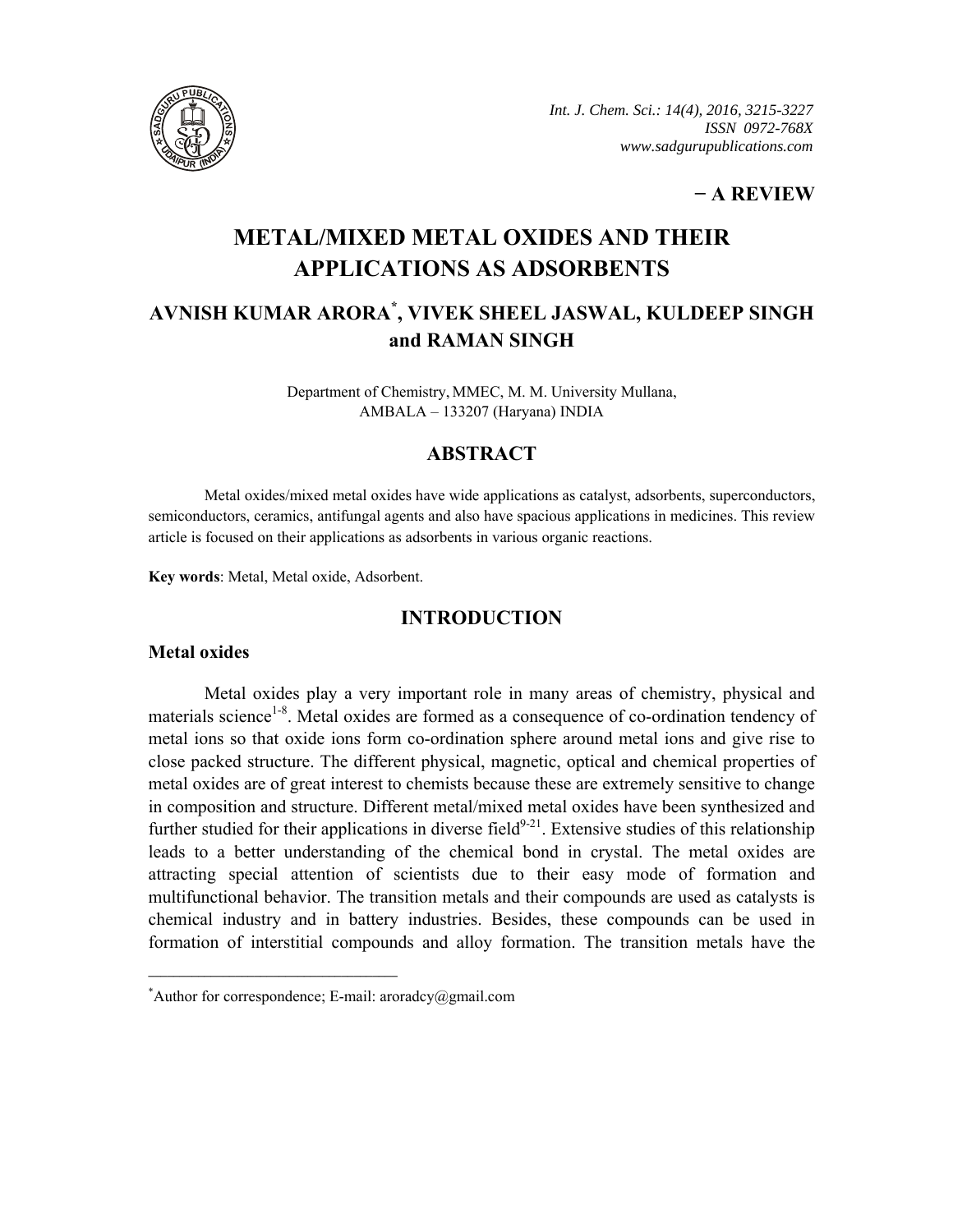special properties of formation of coloured compounds and show magnetic properties. Metals of d-block elements are used for many industrial applications. They behave as catalysts, superconducting materials, sensors, ceramics, phosphors, crystalline lasers etc. Besides these, they are excellent photoactive materials and work as photosensitizer. Mixed metal oxide (MMO) electrodes are devices with useful properties for chemical electrolysis. Metal/mixed metal oxides have wide applications as catalyst because of their high surface area and reactive sites. Number of scientists and academicians are using metal/mixed metal oxides as catalyst in various organic reactions.

#### **Adsorbents**

Metal/mixed metal oxides have wide application as adsorbents. Some of them are described here. Quan et al.<sup>22</sup> synthesized removal of copper from aqueous solution using iron-containing adsorbents derived from methane fermentation sludge. Iron-containing adsorbents prepared from methane fermentation sludge (MFS) were characterized by  $N_2$ adsorption, XRD, SEM, EDX, pH determination and elemental analysis. The desorption studies were also performed and the mechanisms of Cu(II) adsorption was proposed. The results indicated that the adsorbent obtained at  $700^{\circ}$ C for 1 h in a steam atmosphere possessed the highest capability for Cu (II) adsorption. The invisibility of copper adsorption on the iron containing adsorbents is attributed to the formation of strong bonds between Cu (II) and the iron (hydro) oxides. The adsorbent can be applied to remove copper from water or soil by fixation onto the surface. Wang et al.<sup>23</sup> used removal of impurities from copper electrolyte with adsorbent containing antimony. A new adsorbent was synthesized possessing not only the properties of common adsorbents, but also special merits of its own. The paper presents the results of adsorbent synthesis, characterization, regeneration, and metal ion separation. The feasibility of utilizing this adsorbent for copper electrolyte purification has been examined. Garces et al.<sup>24</sup> followed a new method for study of the adsorption function of an adsorbent applied to the study of the adsorption function of isopropyl alcohol on a zinc oxide catalyst. The sorbent's sorption capacity at breakthrough increased with the sulfidation temperature reaching 87% of the theoretical value for desulphurization at 400°C. A deactivation model that considers the activity of the solid reactant was used to fit the experimental data. Good agreement between the experimental breakthrough curves and the model predictions was obtained. Kolboe<sup>25</sup> prepared characterization and studied properties of iron oxide coated zeolite as adsorbent for removal of copper (II) from solution in fixed bed column. Thermodesorption curves of isopropyl alcohol from a zinc oxide catalyst have been analyzed under the assumption that the Langmuir isotherm for a heterogeneous surface is a valid model. From visual inspection of the deosption curves, five sets of adsorption sites were assumed. Asare and Fuerstenav<sup>26</sup> discovered adsorption phenomena in hydrometallurgy, the uptake of copper nickel and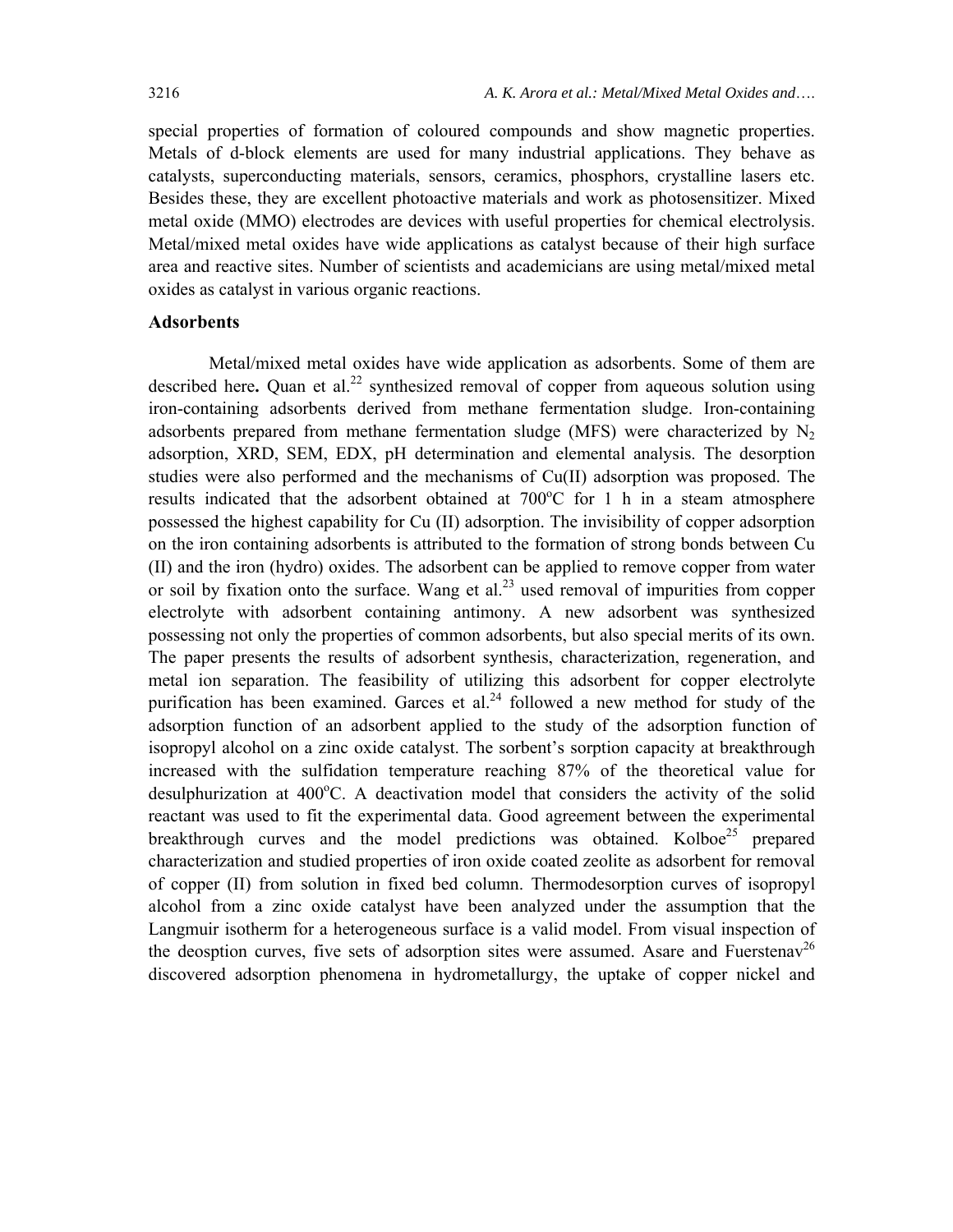cobalt by oxide adosrbents in aqueous ammoruacal solutions. The uptake or adsorption of copper, nickel and cobalt by finely divided oxide solids in aqueous ammonical medium has been investigated experimentally in order to determine how adsorption on leach residues can affect the recovery of leachable metals. Adsorption behavior was found to have maxima and minima as a function of pH, the magnitude of which depends on ammonia concentration, the metal cation, and the adsorbent. Asare and Fuerstenav<sup>27</sup> developed adsorption phenomena in hydrometallurgy 3 model for coprq, nickel and cobalt uptake. The uptake of hydrolysable ions by oxide absorbents in aqueous ammonical solutions has been interpreted in terms of a mechanism involving the competitive adsorption of all the aqueous species. An adsorption model is presented which combines double layer theory with properties of the substrate (pzc, dielectric constant), the solvent medium (dielectric constant) and the aqueous ionic species (stability constants). Ning et al. $^{28}$  investigated the effect of zinc and cerium addition on property of copper based adsorbents for phosphine adsorption. A series of copper based activated carbon (AC) adsorbents were prepared in order to investigate the effect of Zn, Ce addition on Cu-based AC adsorbents for phosphine  $(PH_3)$  adsorption removal from yellow phosphorous tail gas.  $N_2$  adsorption isotherm and X-ray diffraction (XRD) results suggested that the addition of Zn could increase the adsorbent ultramicropores, decrease the adsorbent supermicropores and the adsorbent average pore diameter. Therefore, it enhanced the  $PH_3$ adsorption capacity. Appropriate amount of Ce addition could promote the reducibility of copper oxide, increase the thermal stability of adsorbent, and therefore enhance the  $PH_3$ adsorption capacity. The present study indicated that the Cu-based adsorbents might be one of candidates for PH<sub>3</sub> removal from yellow phosphorous tail gas. Bose et al.<sup>29</sup> found that critical evaluation of treatment strategies involving adsorption and chelation for wastewater containing copper, zinc and cyanide industrial wastewater containing heavy metals and cyanide requires treatment for removal of both metals and cyanide before disposal. Conventional methods for treatment of such wastewater involve alkaline-chlorination for cyanide destruction, followed for pH adjustment for metal precipitation, and subsequent removal of precipitate by solid-liquid separation processes. The objective of the study described in this paper is to critically evaluate treatment strategies involving some indigenous adsorbents and a low-cost chelating agent for treatment of a simulated wastewater. The evaluation procedure involved comparison of the performance of these treatment strategies with that of conventional treatment. Pan et al.<sup>30</sup> reported reusing sewage sludge ash as adsorbent for copper removal from wastewater. The sewage sludge ash (SSA) can potentially be used for removal of heavy metals from wastewater due to its similar chemical composition to that of fly ash and blast-furnace silage. The adsorption test of applying SSA into synthetic wastewater revealed that the adsorption isotherm of SSA for copper ions generally followed the Langmuir model. The primary mechanisms of copper removal by SSA included electrostatic attraction, surface complex formation, and cation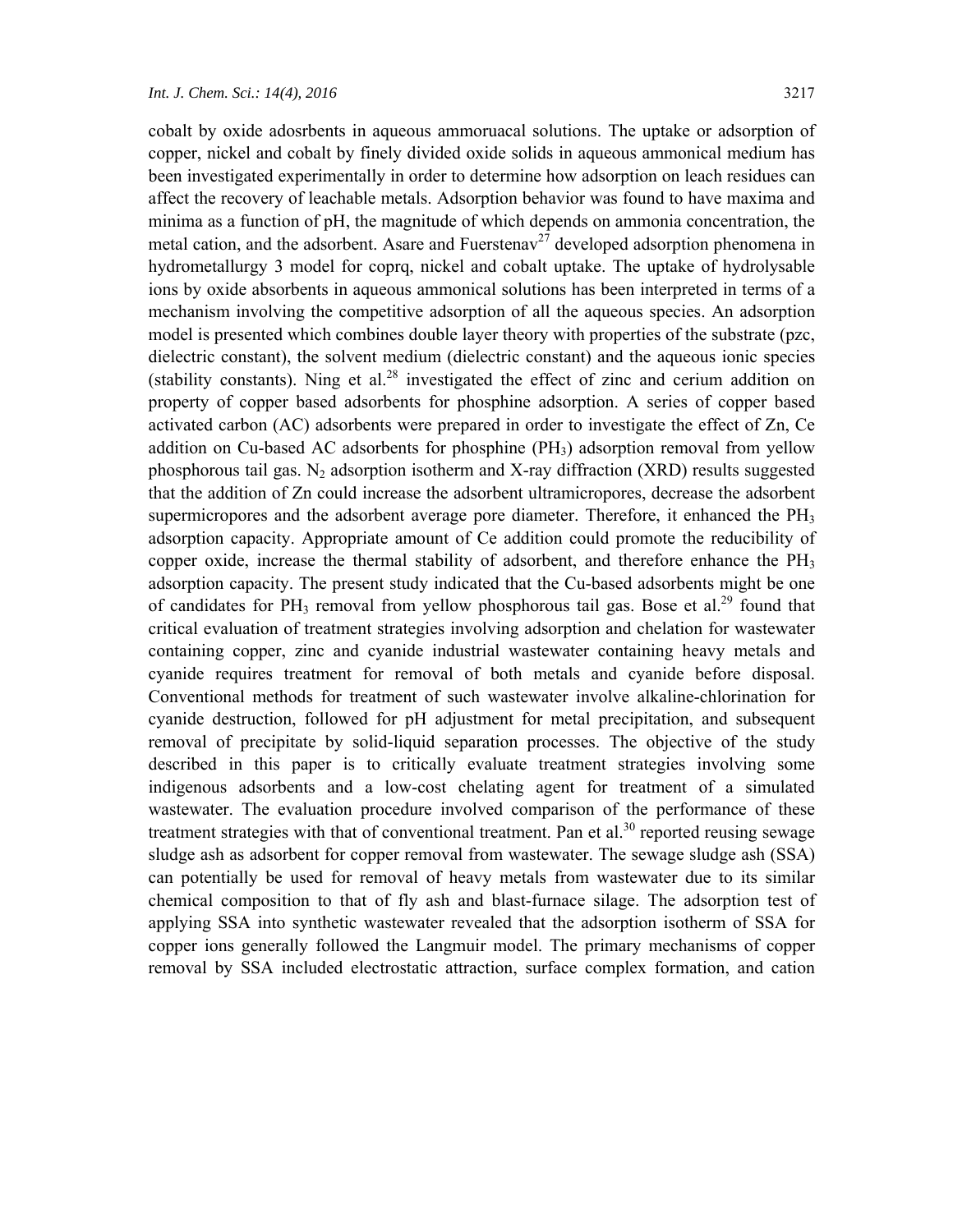exchange. Arias et al.<sup>31</sup> examined competitive adsorption and adsorption of copper and zinc in acid soils As an aid in evaluating the environmental threat posed by Cu and Zn when both are present in acid soils competitive and noncompetitive adsorption of Cu and Zn onto samples of the surface horizon of eight such soils was measured in batch experiments carried out at pH 5 with 0.01 M NaNO<sub>3</sub> as background electrolyte. The Langmuir–Freundlich equation was not appropriate for these data. It could not be fitted to the Zn data, and when fitted to the Cu data, the uncertainty in the values of its parameters was too large for them to be useful. Desorption of Cu into NaNO<sub>3</sub> solution from previously Cu-loaded soils in no case exceeded 11% of the Cu previously adsorbed, whereas analogous desorption of Zn was in all cases greater and ranged from  $9\%$  to 32%. Tubrbeville and  $\text{Yap}^{32}$  reviewed the chemistry of copper containing sulphur adsorbents in the presences of mere tans. A brief review of the chemistry of copper and thiols is given and a contrast is made to the behavior of coppercontaining adorbents used for the desulfurization of liquid hydrocarbon streams that are routinely treated in refinery processes. At a temperature of approximately  $150^{\circ}$ C, very well formed lamellar crystals of copper (I) thiolate are formed, which indicates that the copper migrates from the surface of the catalyst to expose bulk copper for further reaction. Turan et al.<sup>33</sup> worked on adsorption of copper and zinc ions determination of the optimal conditions by the statistical design of experiments. In their study, a full factorial experimental design was utilized to access the effect of three factors on the adsorption of copper (II) and zinc (II) ions are an aqueous leachate of an industrial waste with little as adsorbent. In the adsorption kinetics models, the second order model best described the data. Illite was a reasonably effective adsorbent for  $Cu^{2+}$  and  $Zn^{2+}$  from aqueous leachates of industrial waste. Li et al.<sup>34</sup> reported preparation and evaluation of orange peel cellulose adsorbents for effective removal of cadmium, zinc, cobalt and nickel. The preparation of chemically modified orange peel cellulose adsorbents and its biosorption behaviors of Co(II), Ni(II), Zn(II) and Cd(II) have been studied. Effects of different chemical modifications on the adsorbent properties were also observed including different alkalis saponification. The maximum adsorption capacities of Ni(II), Co(II), Zn(II) and Cd(II) for SPA, SPA, SCA and SOA were obtained as 1.28, 1.23, 1.21 and 1.13 mol/kg and have increased by 95, 178, 60 and 130% The Langmuir and Freundlich adsorption isotherms models fitted the experimental data best with regression coefficient  $R^2$  > 0.95 for all the metal ions. Elution efficiencies with different concentrations of HCl were evaluated. Polychronopoulou et al.<sup>35</sup> utilized novel Fe-Mn-Zn-Ti-O mixed metal oxides for the low temperature removal of  $H_2S$  from gas steams in the presence of  $H_2$ ,  $CO<sub>2</sub>$  and H<sub>2</sub>O. The efficiency of Fe–Mn–Zn–Ti–O mixed-metal oxides of varying composition prepared by sol–gel methods toward removal of H2S from a gas mixture containing 0.06 vol% H<sub>2</sub>S, 25 vol% H<sub>2</sub>, 7.5 vol% CO<sub>2</sub>, and 1–3 vol% H<sub>2</sub>O was studied in the 25-100 $^{\circ}$ C range. In particular, a three times greaer H<sub>2</sub>S uptake at 25 $^{\circ}$ C compared with that on the commercial adsorbent was found. The work provides new fundamental knowledge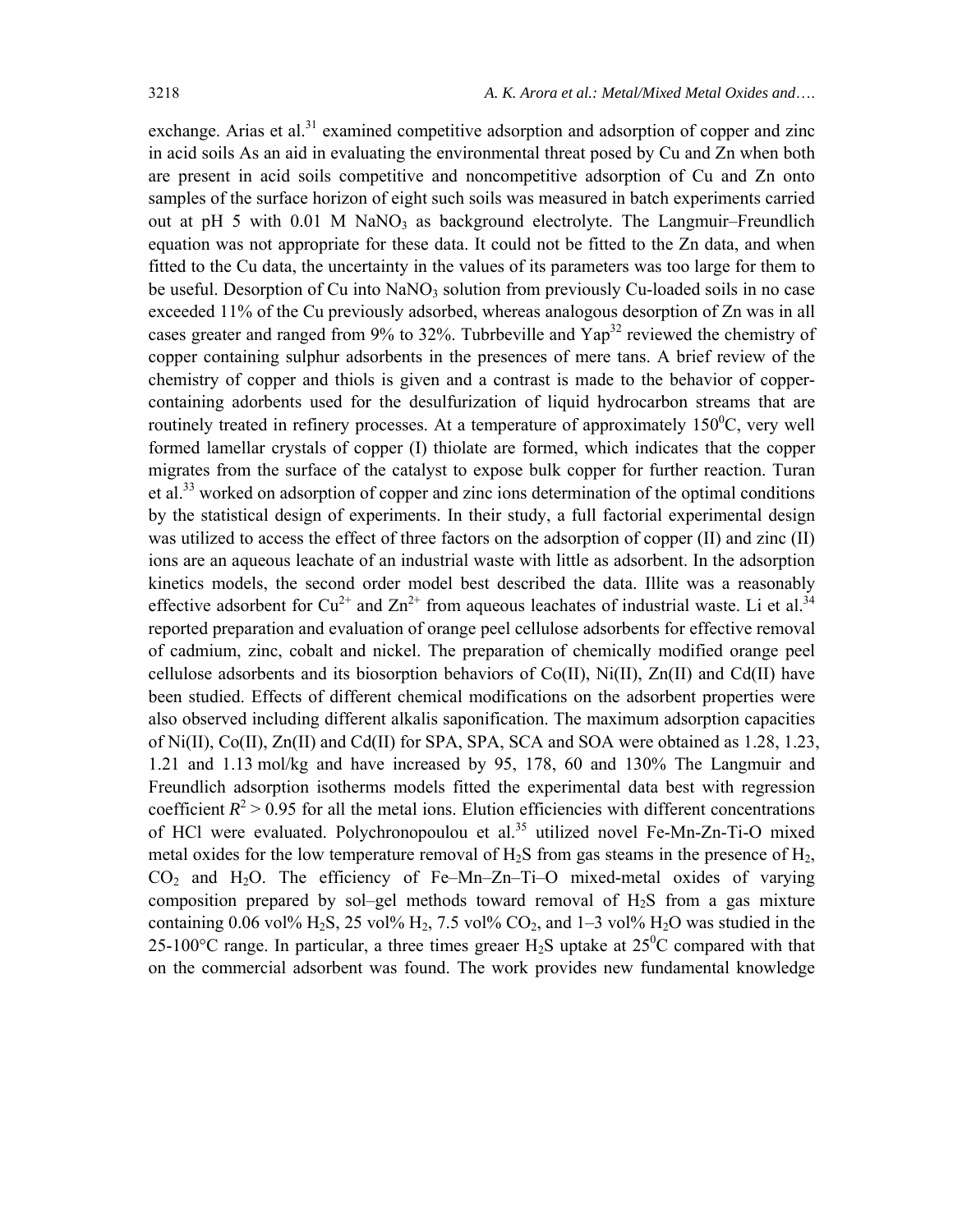that could trigger further research efforts toward the development of alternative mixed metal oxide not based on toxic. Han et al.<sup>36</sup> evaluated characterization and properties of iron oxide coated zeolute as adsorbent for removal of copper (II) from solution in fixed bed column. A new composite adsorbent, iron, oxide coated zeolite (IOCZ), was characterized and employed for the removal of Cu (II) from aqueous solution using fixed bed column. The Thomas model was found suitable for the description of break through curve at all experimental conditions, while Adams-Bohart model was only for an initial part of dynamic behavior of the IOCZ column. The theoretical breakthrough curve was compared with experimental breakthrough curve profile in the dynamic process. Chen et al.<sup>37</sup> checked preparation and characterization of porus granular ceramic containing dispersed aluminium and iron oxide as adsorbents for fluoride removal from aqueous solution. Porous granular ceramic adsorbents containing dispersed aluminum and iron oxides were synthesized by impregnating with salt solutions followed by precipitation at 6000°C. Characterization studies on the adsorbent by SEM, XRD, EDS, and BET analysis were carried out to clarify the adsorption mechanism. The adsorbents were sphere in shape, 2-3 mm in particle size, highly porous and showed specific surface area of 50.69 sq m/g. The experimental data were well explained with pseudo-second-order kinetic model. Results from this study demonstrated potential utility of Al/Fe dispersed in porous granular ceramics that could be developed into a viable technology for fluoride removal from aqueous solution. Dellyanni et al.<sup>38</sup> analyzed modelling the sorption of metal ions from aquous solution by iron based adsorbents. The possibility of using iron-based adsorbents (i.e. akaganeite or goethite) to remove heavy metal ions from aqueous solutions was the aim of the present review paper. Synthesized material was used in two forms, i.e. in fine powder of nanocrystals and in the from of grains (as granular). Typical adsorption models were discussed and the bed depth – service time equation has been applied to the sorption results in order to model the column operation. Wang et al.39 discussed microwave-assisted preparation of bamboo charcoal based iron containing adosrbents for Cr (VI) removal. Bamboo charcoal-based, iron containing adsorbents (Fe-BC) was developed by using bamboo charcoal (BC) as a supporting medium for ferric iron that was impregnated by  $Fe<sub>2</sub>(SO<sub>4</sub>)<sub>3</sub> H<sub>2</sub>SO<sub>4</sub>$  simultaneous treatment, followed by microwave heating. The results showed the BET specific surface area and total pore volume. The adsorption of Cr (VI) onto Fe-BC was spontaneous and exothermic under the studied conditions. Column adsorption experiment with Fe-BC showed that Cr (VI) could be removed to below 0.05 mg/L within 360 bed volumes at empty bed contact time 2 min when the groundwater containing approximately  $0.12 \text{ mg/L of Cr (VI)}$  was treated. Arora et al.<sup>40-42</sup> synthesized different metal oxides and observed their application in chemical evolution and origins of life through adsorption procress. Tseng et al.<sup>43</sup> synthesized kinetics and equilibrium of adsorption removal of copper from magnetic polymer adsorbent. This study examined the desorption of copper ions, which were adsorbed on the magnetic polymer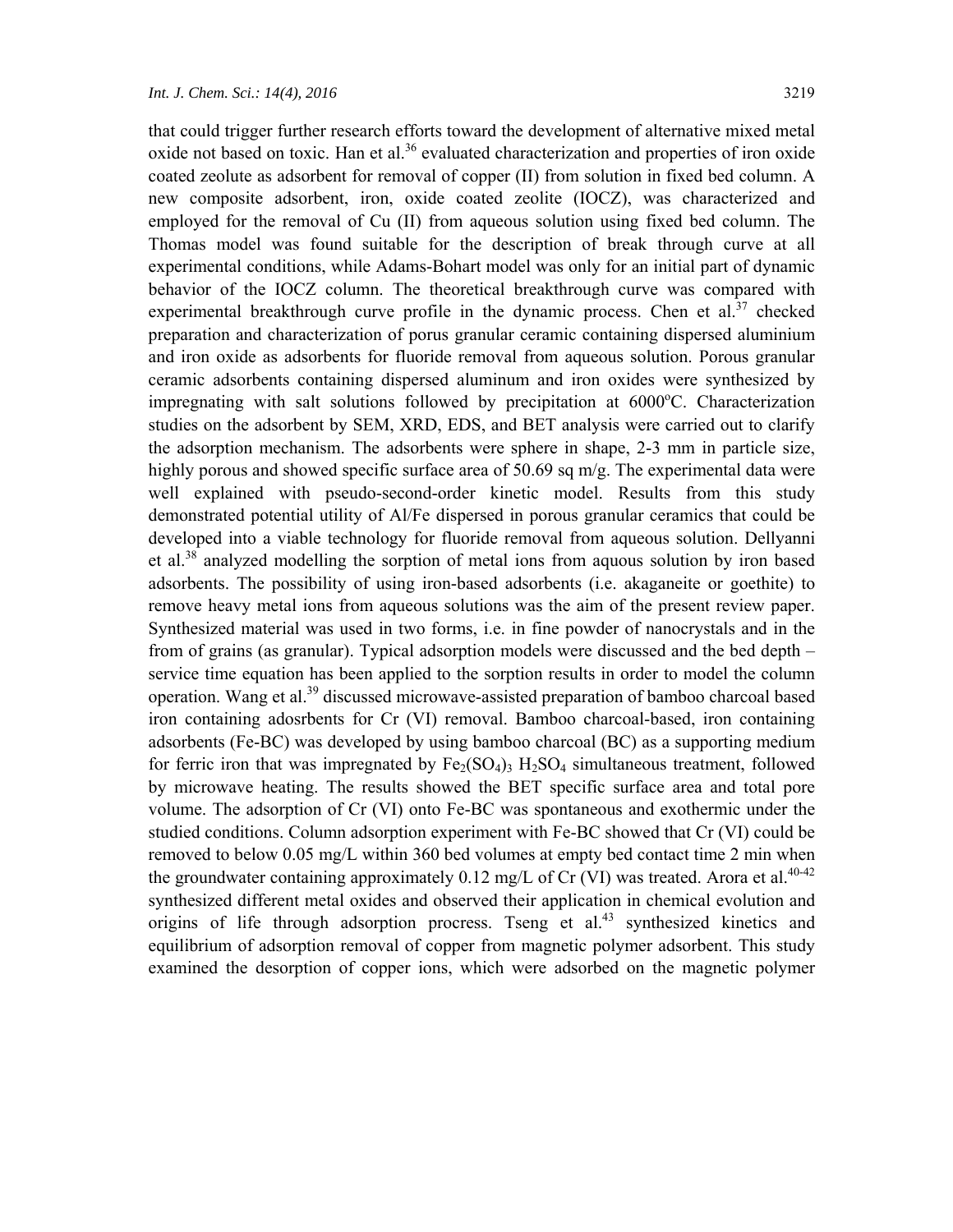adsorbent (MPA) of polyvinyl acetate-iminodiacetic acid (M-PVAC-IDA), by ethylenediamintertraacetic acid (EDTA). Stage-wide desorptions were applied to remove the Cu (II) ions from the Cu (II) adsorbed M-PVAC-IDA (A-M-PVAC-IDA). Two simple kinetic models, the pseudo-first-order equation and pseudo-second-order equation, were employed to stimulate the kinetic behaviors of adsorption and desorption. The adsorption capacities (qe) estimated by the pseudo-first-order equation are more accurate in comparison with those simulated by the pseudo-second-order equation. The values of qe after CADOs are consistent with the predicted results via the previous work, showing that the adsorption behavior and the characteristics of the regenerated adsorbent in altered.

Vellaichamy and Palanivelu<sup>44</sup> carried out preconcentration and separation of copper, nickel and zinc in aqueous samples by flame atomic absorption spectrometry after column solid phase extraction on to MWCNTS impregnated with  $D_2EHPA$ -Topo mixture A solid phase extraction method has been developed for the determination of copper, nickel and zinc ions in natural water samples. This method is based on the adsorption of copper, nickel and zinc on multiwalled carbon nanotubes (MWCNTs) impregnated with di-(2-ethyl hexyl phosphoric acid)  $(D_2EHPA)$  and tri-n-octyl phosphine oxide (TOPO). The developed method was applied for the determination of copper, nickel and zinc in electroplating wastewater and real water sample with satisfactory results  $(R.S.D.'s < 10\%)$ . Allah and Deraz<sup>45</sup> studied catalytic oxidation of carbon monoxide on non-doped and zinc oxide doped nickel alumina catalyst. Alumina-supported NiO catalysts, promoted with 0.14-3 wt.% ZnO, were prepared by impregnation and then calcined at 400, 600, and 800°C for 4 and 40 h. The phase analysis, surface and catalytic properties were investigated by using XRD technique, nitrogen adsorption at  $-196^{\circ}$ C, and oxidation of CO by O<sub>2</sub> at 200-300<sup>°</sup>C, respectively. The maximum increase in the catalytic reaction rate constant per unit surface area measured at  $250^{\circ}$ C due to doping with 3 wt.% ZnO attained 78 and 217% for the catalysts calcined at 400 and  $600^{\circ}$ C for 4 h, respectively. Bayat<sup>46</sup> made a comparative study of adsorption properties of Turkish fly ashes 1 case of nickel (II), copper (II) and zinc (II). The objective of this study was to compare two different Turkish fly ashes (Afsin-Elbistan and Seyitomer) for their ability to remove nickel, copper and zinc from an aqueous solution. The effect of contact time, pH, initial metal concentration and fly ash origin on the adsorption process at  $20 \pm 2^{\circ}\text{C}$  were studied. The effectiveness of fly ash as an adsorbent improved with increasing calcium (CaO) content. Adsorption data in the range of pH values (3.0-8.0) using Ni (II) and Cu (II) concentrations of  $25 \pm 2$  mg/L and Zn(II) concentration of  $30 \pm 2$  mg/L in solution were correlated using the linear forms of the Langmuir and Freundlich equations.

In the experiments of desorbing copper ions. Zhang et al.<sup>56</sup> worked on preparation and evaluation of a novel Fe-Mn binary oxide adsorbent for effective arsenite removal.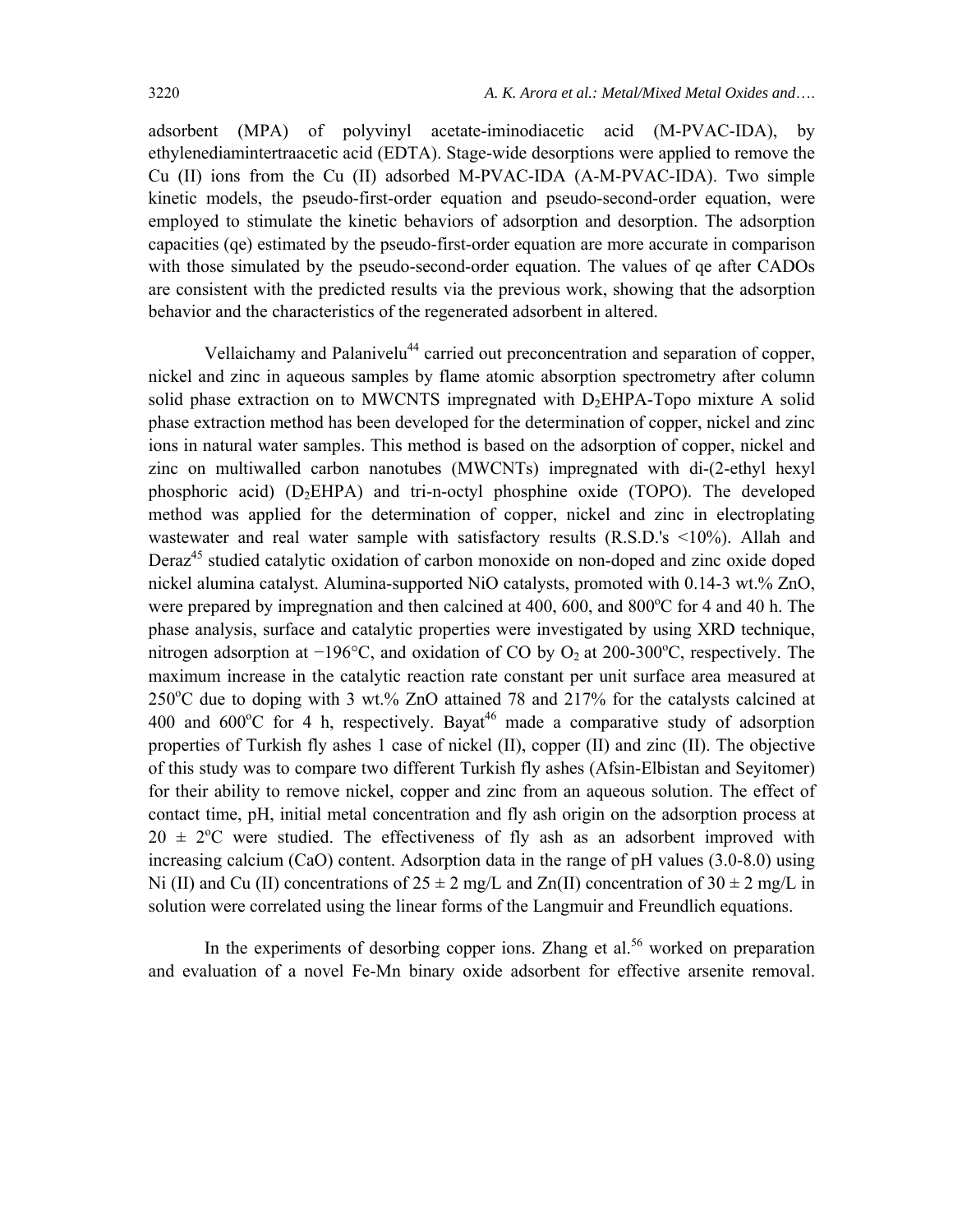Arsenite As (III) is more toxic and more difficult to remove from water than arsenate As (V). As there is no simple treatment for the efficient removal of As(III), an oxidation step is always necessary to achieve higher removal. The adsorbent was characterized by BET surface areas measurement, powder XRD, SEM, and XPS. The results showed that prepared Fe–Mn binary oxide with a high surface area was amorphous. The results compared favorably with those obtained using other adsorbent. The effects of anions such as humic acid (HA), which possibly exist in natural water, on As(III) removal were also investigated. The high uptake capability of the Fe–Mn binary oxide makes it potentially attractive adsorbent for the removal of As (III) from aqueous solution. Mahmoud et al.<sup>48</sup> produced removal and preconcentrators of lead (II), copper (II), chromium (III) and iron (III) from waste waters by surface developed alumina adsorbents with immobilized 1-nitroso-2 naphthol. The potential removal and preconcentration of lead (II), copper (II), chromium (III) and iron (III) from wastewaters were investigated and explored. Three new alumina adsorbent of acidic, neutral and basic nature (I-III) were synthesized via physical adsorption and surface loading of 1-nitroso-2-naphthol as a possible chelating ion-exchanger. The outlined results from the distribution coefficient and separation factor evaluations (low metal ion concentration levels) were found to denote a different selectivity order: Pb (II)> Cu  $(II)$  > Cr  $(III)$ ) due to the strong contribution of alumina matrix in the metal binding processes. Ren et al.<sup>49</sup> utilized adsorptive removal of arsenic from water by an iron – zirconium binary oxide adsorbent arsenate and arsenite may exist simultaneously in groundwater and led to a greater risk to human health. In this study, an iron-zirconium (Fe-Zr) binary oxide adsorbent for both arsenate and arsenite removal was prepared by a coprecipitation method. The ionic strength effect experiment, measurement of zeta potential, and FTIR study indicate that As (V) forms inner-sphere surface complexes, while As(III) forms both inner- and outer-sphere surface complexes at the water/Fe-Zr binary oxide interface.

Chen et al. evaluated Characterization of cartonated tricalcium silicate and its sorption capacity for heavy metals: A miron scale composite adsorbent of active silicate gel and calcite. Adsorption- based processes are widely used in the treatment of dilute metalbearing wastewaters. The development of versatile, low-cost adsorbents is the subject of continuing interest. The effects of metal ion concentration, pH and contact time on binding ability was investigated by kinetic and equilibrium adsorption isotherm studies. The adsorption capacity for Pb (II), Cr (III), Zn (II) and Cu (II) was found to be 94.4 mg/g, 83.0 mg/g, 52.1 mg/g and 31.4 mg/g, respectively.

Mahmoud et al.<sup>62</sup> analyzed the removal and preconcentration of Pb  $(II)$  from drinking tap water and wastewater samples via applications of newly modified three alumina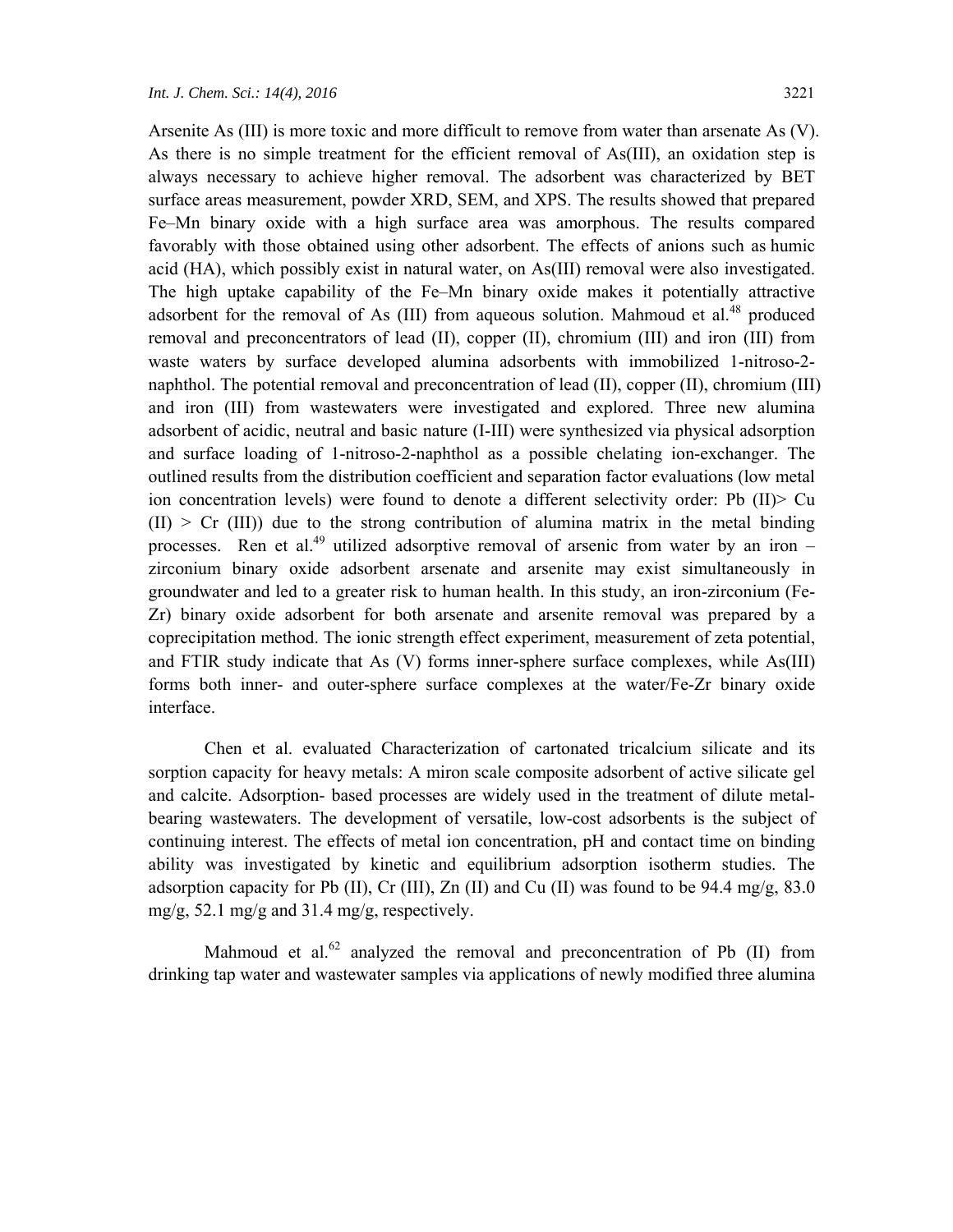physically loaded-dithizone adsorbents. Selective removal of Pb (II) from wastewater samples was accomplished with percentage recovery values of  $94-99 + 1-2\%$ , while the results collected from the selective preconcentration of Pb (II) from drinking tap water proved excellent percentage recovery values of  $96-99 + 2-3\%$  and  $94-95 + 2-4\%$  for the two studied concentration values 1.212 ng mL and 4.800 g/mL, respectively. Sun et al.<sup>10</sup> discussed characterization of adsorbent composition in co-removal of hexavalent chromium with copper precipitation. Mechanisms of hexavalent chromium co-removal with copper precipitation by dosing  $Na<sub>2</sub>CO<sub>3</sub>$  were studied with a series of well-designed batch tests using solutions containing 150 mg  $L^{-1}$  Cu (II) and 60 mg  $L^{-1}$  Cr (VI). solubility products, neither copper carbonate nor copper hydroxide precipitates can be produced at pH around 5.0 for a pure  $150$  mg  $L^{-1}$  copper precipitation. Characterization of copper carbonate precipitates (adsorbent) was carried out through developing pC-pH curves of the systems by both equilibrium calculations and MINEQL<sup>+</sup> 4.5 (a chemical equilibrium modeling software). Li et al.<sup>50</sup> synthesized preparation of macroporous bead adsorbents based on poly(vinyl alcohol) chitosan and studied their adsorption properties for heavy metals from aqueous solution. A novel macroporous bead adsorbents based on poly(vinyl alcohol)/chitosan (PVA/CS beads) were prepared, characterized and were used for the adsorption of heavy metal ions from aqueous solution. The resulting PVA/CS beads were perfectly spherical in shape and exhibited good mechanical strength and chemical stability. The presence of  $NaNO<sub>3</sub>(0-$ 0.137 mol/L) had little effect on  $Cu^{2+}$  adsorption, but the adsorption of Pb<sup>2+</sup>, Zn<sup>2+</sup> and  $Cd<sup>2+</sup> decreased significantly in the same conditions. Various thermodynamic parameters$ were calculated and the results showed that the adsorption of all metal ions onto PVA/CS beads was feasible and endothermic in nature. The results from the sequential adsorption– desorption cycles showed that PVA/CS bead adsorbents held good desorption and reusability, which would be a potential application in the fixed-bed continuous-flow column for the removal of heavy metals. Wei et al.<sup>51</sup> used selective adsorption and separation of chromium (VI) on the magnetic iron-nickel oxide form waste nickel liquid. A new composite adsorbent, iron oxide coated zeolite (IOCZ), was characterized and employed for the removal of Cu(II) from aqueous solution using fixed bed column. Scanning electron microscope (SEM), FTIR, X-ray diffraction spectrum (XRD) and BET analyses were used to study the surface properties of the coated layer. The Thomas model was found suitable for the description of breakthrough curve at all experimental conditions, while Adams- Bohart model was only for an initial part of dynamic behavior of the IOCZ column. The theoretical breakthrough curve profile in the dynamic process. The saturated column was regenerated by 1 mol<sup>-1</sup> hydrogen chloride solution and IOCZ could be reused in Cu(II) removal.

Wu et al.<sup>52</sup> carried out chromium removal by confining the magnetic properties of iron oxide with adsorbents properties of carbon nanotubes. The adsorption behaviors of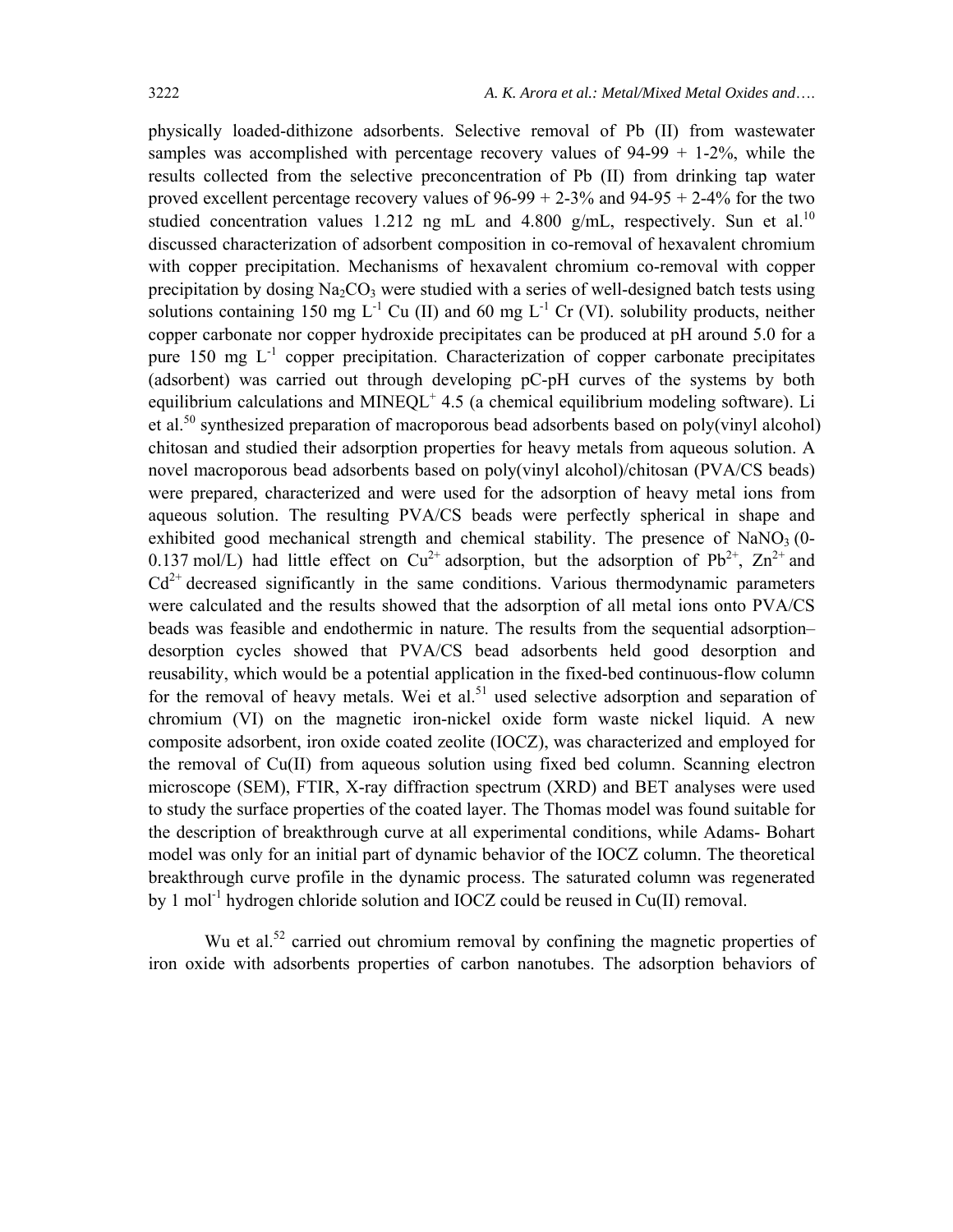lanthanum (III) from an aqueous chloride medium, using iron oxide loaded calcium alginate beads were studied using equilibrium batch and column flow techniques. The effect of pH, contents of loaded iron oxide, ionic strength, adsorbent dose, contact time, and temperature on adsorption capacity of the magnetic beads was investigated. The Langmuir adsorption isotherm models were used for the description of the adsorption process. Furthermore, column breakthrough curves were obtained and the La (III) loaded magnetic beads were regenerated using  $0.05$  mol/L CaCl<sub>2</sub> solution. Gupta et al.<sup>53</sup> studied lanthanum adsorption using iron oxide loaded calcium alginate beds .The adsorption features of multiwall carbon nanotubes (MWCNTs) with the magnetic properties of iron oxides have been combined in a composite to produce a magnetic adsorbent. Composites of MWCNT/nano-iron oxide were prepared, and characterized by X-ray diffraction (XRD), field emission scanning electron microscope (FESEM) and Fourier transform infrared spectroscopy (FTIR). The composites have demonstrated a superior adsorption capability to that of activated carbon. The results also showed that the adsorptions of Cr (III) on the composites is strongly dependent on contact time. Streat et al.<sup>54</sup> discovered hydrous ferric oxide as an adsorbent in water treatment. Freshly prepared granular ferric hydroxide using both a freeze/thaw and ambient temperature synthesis route are compared with a commercially available product for the adsorption of trace arsenic from water. The effect of interfering anions is discussed in relation to the adsorption isotherms in the pH range 4-9. Also, breakthrough curves are examined to show the effect of anionic interference in packed column operation.

Mahmoodi et al.<sup>55</sup> worked on magnetic ferrite nanoparticle–alginate composite. Magnetic ferrite nanoparticle (nickle–zinc ferrite) (MFN)–alginate composite was synthesized and characterized. Dye removal ability of MFN–alginate from single and binary systems was studied. The effect of MFN–alginate dosage and pH on dye removal was elucidated. The dye adsorption isotherm and kinetics were studied. It was found that BB9, BB41 and BR18 followed the Tempkin, Langmuir, and Langmuir isotherms, respectively. Wang et al.<sup>56</sup> studied adsorption capability for Congo red on nanocrystalline MFe<sub>2</sub>O<sub>4</sub> (M = Mn, Fe, Co, Ni) spinel ferrites**.** It is the first time to give a comprehensive comparison and analysis of the adsorption capacity of ferrite nanocrystals with spinel structure for Congo red has been studied. Research indicates that the cations distribution of  $MFe<sub>2</sub>O<sub>4</sub>$  ferrites is the most important factor to decide their adsorption capacity. Electrostatic absorption was conceived as the main adsorption mechanism. Meanwhile, the  $MFe<sub>2</sub>O<sub>4</sub>$  nanoparticles exhibited a clearly ferromagnetic behavior under applied magnetic field, which allowed their high-efficient magnetic separation from wastewater. Aziz et al.<sup>57</sup> enhanced magnetic separation and photocatalytic activity of nitrogen doped titania photocatalyst supported on strontium ferrite. The synthesized catalysts were further characterized with X-ray diffraction (XRD), transmission electron microscope (TEM),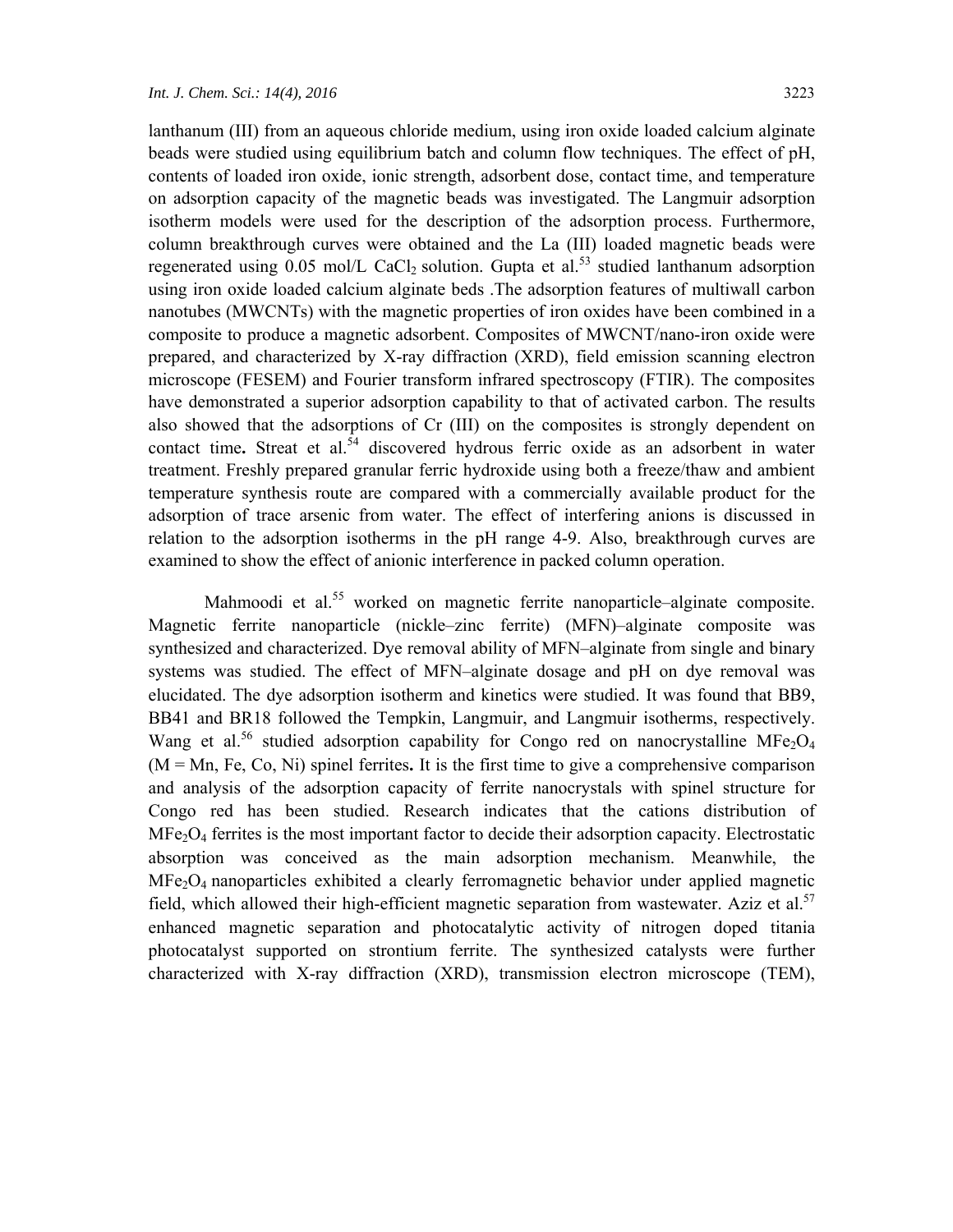energy dispersive X-ray spectroscopy (EDS), BET surface area analysis, vibrating sample magnetometer (VSM), X-ray photon spectroscopy (XPS) and visible light spectroscopy analysis for their respective properties. It also resulted in reduced band gap (2.8 eV) and better visible light absorption between 400 and 800 nm compared to N-doped TiO<sub>2</sub>. The photocatalytic activity was investigated with a recalcitrant phenolic compound namely 2,4-dichlorophenol (2,4-DCP) as a model pollutant under direct bright and diffuse sunlight exposure. A complete degradation of 2, 4-DCP was achieved with an initial concentration of 50 mg/L for both photocatalysts in 180 min and 270 min, respectively under bright sunlight. Similarly, the diffuse sunlight study resulted in complete degradation for supported N–TiO<sub>2</sub> and > 85% degradation N–TiO<sub>2</sub>, respectively. Safarik<sup>58</sup> magnetically modified microbial cells is a new type of magnetic adsorbents. Microbial cells, either in free or immobilized form, can be used for the preconcentration or removal of metal ions, organic and inorganic xenobiotics or biologically active compounds. Magnetic modification of these cells enables to prepare magnetic adsorbents that can be easily manipulated in difficult-tohandle samples, such as suspensions, in the presence of external magnetic field.

### **REFERENCES**

- 1. C. Noguera, Physics and Chemistry at Oxide Surfaces, Cambridge University Press: Cambridge, U.K. (1996).
- 2. H. H. Kung, Transition Metal, Oxides: Surfaces Chemistry and Catalysis, Elsevier; Amsterdam (1989).
- 3. V. E. Henrich and P. A. Cox, The Surface Chemistry of Metal Oxides, Cambridge University Press, Cambridge UK (1994).
- 4. A. F. Wells, Structural Inorganic Chemistry 6<sup>th</sup> Ed., Oxford University Press, New York (1987).
- 5. J. A. Rodriguez and M. G. Fernandez, Synthesis, Properties and Applications of Oxide Nanoparticles Whiley : New Jersey (2007).
- 6. M. G. Fernandez, A. A. Martinzes, J. C. Hanson and J. A. Rodriguez, Chem. Revs., **104**, 4063 (2004).
- 7. Q. Qian, K. Mochidzuki, T. Fuji and A. Sakoda, J. Hazard. Mater., **172**, 1137-1144 (2009).
- 8. A. K. Arora and Ritu, S. Devi, Curr. Trends Biotechnol. Chem. Res., **2(1)**, 52-56 (2012).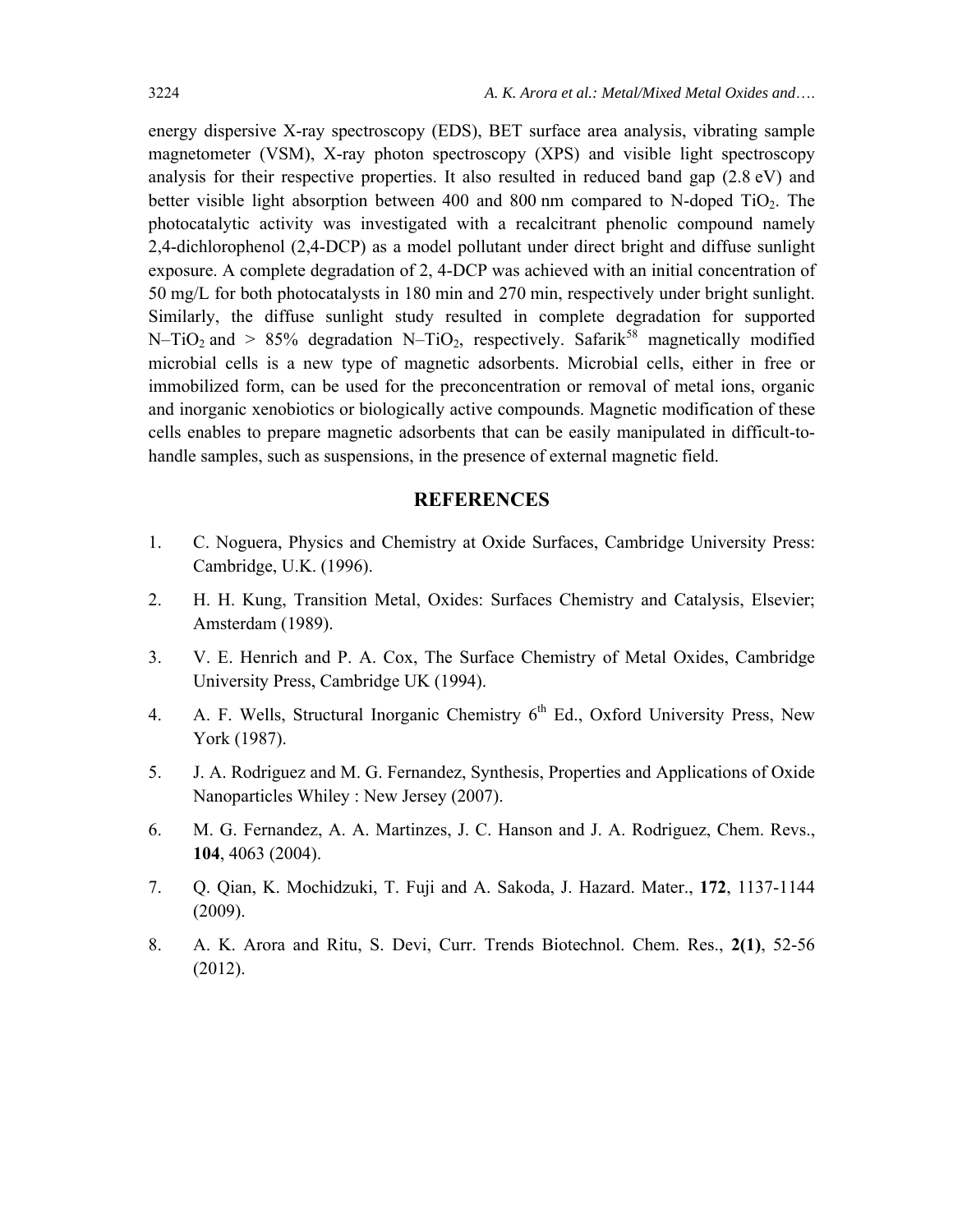- 9. Q. Chen, C. D. Hills, M. Yuan, H. Liv and M. Tyrer, J. Hazard. Mater., **153**, 775-783 (2008).
- 10. J. M. Sun, X. H. Zhao and J. C. Huang, Chemosphere, **58**, 1003-1010 (2005).
- 11. A. K. Arora**,** Ritu and P. Kumar, Asian J. Chem., **25(13)**, 7283-7386 (2013).
- 12. W. Turbeville and N. Yap, Catal. Today, **116**, 519-552 (2006).
- 13. A. K. Arora and Ritu, Int. J. Chem. Sci., **11(3)**, 1335-1341 (2013).
- 14. M. E Mahmoud, M. M. Osman, O. S. Hafez, A. H. Hegazi and E. Elmelegy, Desalination, **251**, 123-130 (2010).
- 15. A. K. Arora and Ritu, Int. J. Chem., **11(3)**, 1342-1352 (2013).
- 16. A. K. Arora and Ritu, Int. J. Chem. Sci., **11(3)**, 1353-1362 (2013).
- 17. A. K. Arora and Ritu, Res. J. Chem. Sci., **3(8)**, 18-28 (2013).
- 18. A. K. Arora, M. Sharma, V. S. Jaswal and P. Kumar, J. Nanotechnol., 7 (2014).
- 19. V. S. Jaswal, A. K. Arora J. Singh, M. Kinger and V. D. Gupta, Oriental J. Chem., **30(2)**, 559-566 (2014). doi
- 20. A. K. Arora, S. Devi, V. S. Jaswal, J. Singh, M. Kinger and V. D. Gupta, Oriental J. Chem., **30(04)**, 1671-1679 (2014).
- 21. A. K. Arora, V. S. Jaswal, K. Singh and R. Singh, Oriental J. Chem., **32(04)** (2016) (In Press).
- 22. Q. Qian, K. Mochidzuki, T. Fuji and A. Sakoda, J. Hazard. Mater., **172**, 1137-1144 (2009).
- 23. X. Wang, Q. Chen, Z. Yin, P. Zhang, Z. Long and Z. Su, Hydrometallurgy, **69**, 39-44 (2003).
- 24. H. F. Garces, H. M. Galindo, L. J. Garees, J. Hunt, A Morey and S. L. Suib, Microporous and Mesoporous Materials, **127**, 190-197 (2010).
- 25. S. Kolboe, J. Catal., **113**, 199-207 (1969).
- 26. K. O. Asare and D. W. Fuerstenav, Int. J. Mineral Process., **6**, 85-104 (1979).
- 27. K.O. Asare and D.w. Fuerstenav, Int. J. Mineral Process., **7**, 219-234 (1980).
- 28. P. Ning, H.Yi, Q. Yu, X. Tang, L. Yang and Z. Ye, J. Rare Earths, **28**, 581-586 (2010).
- 29. P. Bose, M. Bose and S. Kumar, Adv. Environ. Res., **7**, 179-195 (2002).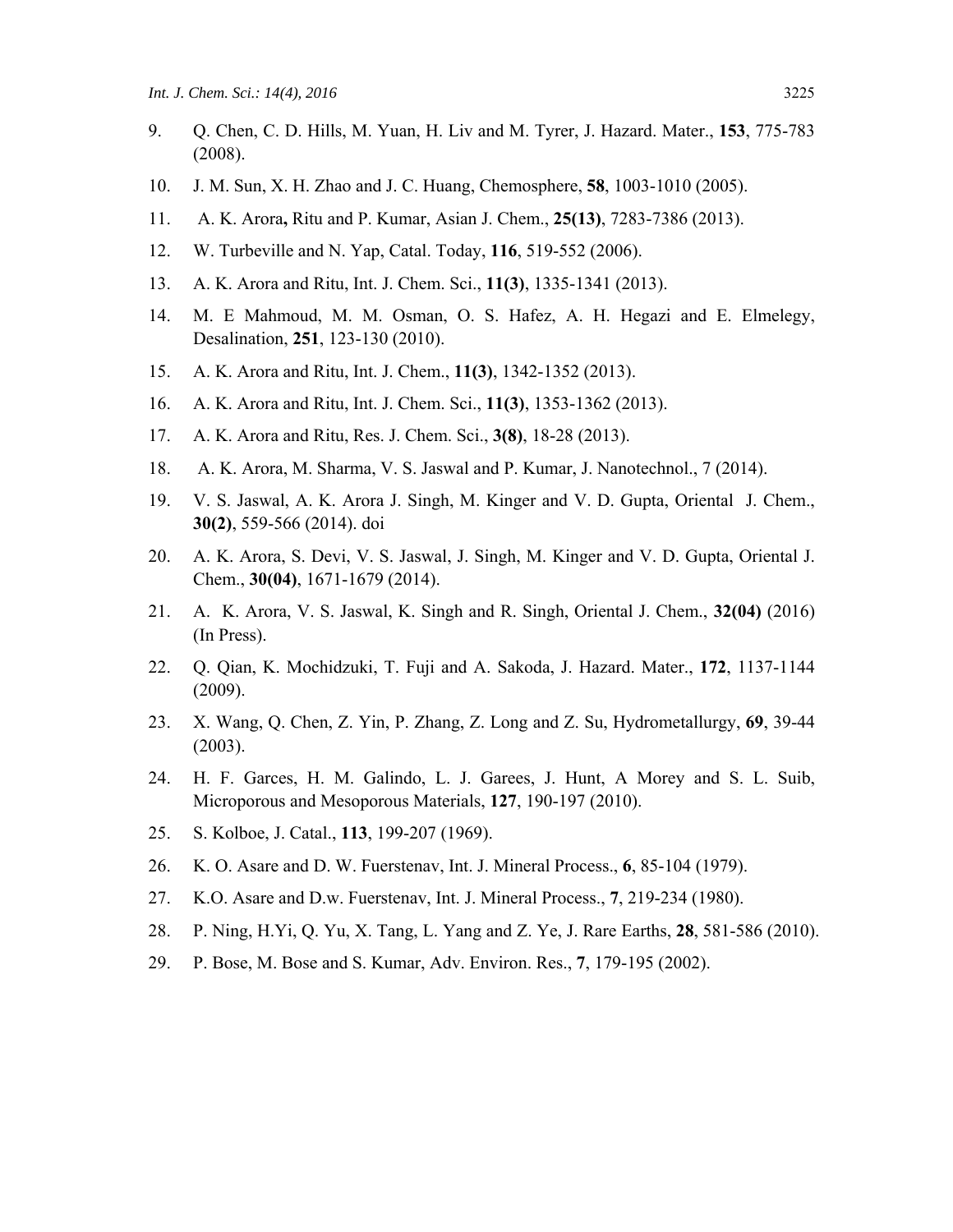- 30. S. C. Pan, C. C. Lin and D. H. T. Seng, Resour. Conserv. Recycl., **39**, 79-90 (2003).
- 31. M. Arias, C. Novo, E. Lopez and B. Soto, Geoderma, **133**, 151-159 (2006).
- 32. W. Turbeville and N. Yap, Catal. Today, **116**, 519-525 (2006).
- 33. N. Turan, S. Elevli and B. Mesci, Appl. Day Sci., **52**, 392-399 (2011).
- 34. X. Li, Y. Tang, X. Cao, D. Lu, F. Luo and W. Shao, Colloid Surfaces A, **317**, 512-521 (2008).
- 35. K. Polychronopoulou, F. C > Galisteo, M. L. Granados, J. L. G. Flerro, T. Bakas and A. M. Efstathiou, J. Catal., **236**, 205-220 (2005).
- 36. R. Han, L. Zou, X. Zhao, Y. Xu, F. Xu, Y. Li and Wang, Chem. Engg. J., **149**, 123- 131 (2009).
- 37. N. Chen, Z. Zhang, C. Fing, D. Zhu, Y. Yang and N. Sugiura, J. Hazard. Mater., **186**, 863-868 (2011).
- 38. E. A. Deliyanni, E. N. Peleka and K. A. Matis, J. Hazard. Mater., **172**, 550-558 (2009).
- 39. K. P. Wang, J. L. G. Fierro and A. M. Efstathious, Appl. Catal. B: Environ., **57**, 125- 137 (2005).
- 40. A. K. Arora and Kamaluddin, Colloid Surfaces A, **298(3)**, 186-191 (2007).
- 41. A. K. Arora**,** V. Tomar, Aarti, K. T. Venkateswararao and Kamaluddin, Int. J. Astrobiol., **6(4)**, 267-271 (2007).
- 42. A. K. Arora and Kamaluddin, Astrobiol., **9(2)**, 165-171 (2009).
- 43. J. Y. Tseng, C. Y. Chang, C. F. Chang, Y. H. Chen, C. C. Chang, Dr. Ji, C. Y. Chiv and P. C. Chiang, J. Hazard. Mater., **171**, 370-377 (2009).
- 44. S. Vellaichamy and K. Palanivelu, J. Hazard. Mater., **185**, 1131-1139 (2011).
- 45. N. Allah and M. Deraz, Colloid Surfaces A, **218**, 213-223 (2003).
- 46. B. Bayat, J. Hazard. Mater., **95**, 251-273 (2002).
- 47. G. Zhang, J. Qu, H. Liv, R. Liv and R. Wu, Water Res., **41**, 1921-1928 (2007).
- 48. M. F. Mohmaud, M. M. Osman, O. S. Hafez and E. Elmelegy, J. Hazard. Mater., **173**, 349-357 (2010).
- 49. Z. Ren, G. Zhang and J. P. Chen, J. Coll. Interface Sci., **358**, 230-237 (2011).
- 50. J. M. Li, X. H. Zhao and J. C. Huang, Chemosphere, **58**, 1010-1015 (2005).